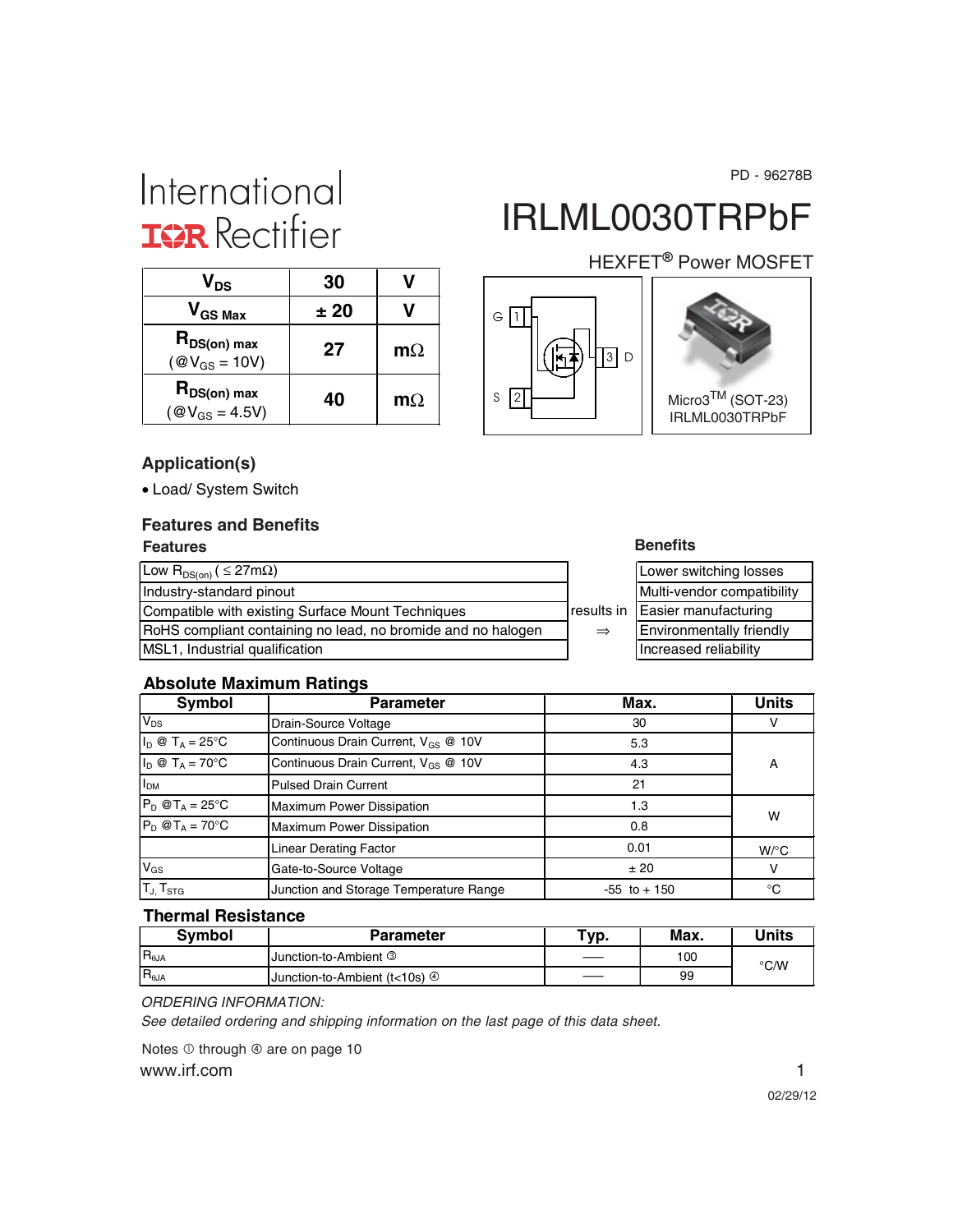| Symbol                                  | <b>Parameter</b>                                                           | Min. | Typ. | Max.         | <b>Units</b> | <b>Conditions</b>                               |
|-----------------------------------------|----------------------------------------------------------------------------|------|------|--------------|--------------|-------------------------------------------------|
| $V_{(BR)DSS}$                           | Drain-to-Source Breakdown Voltage                                          | 30   |      |              | V            | $V_{GS} = 0V$ , $I_D = 250 \mu A$               |
|                                         | AV <sub>(BR)DSS</sub> /AT <sub>J</sub> Breakdown Voltage Temp. Coefficient |      | 0.02 |              |              | V/°C Reference to 25°C, $I_D = 1mA$             |
|                                         | Static Drain-to-Source On-Resistance                                       | —    | 33   | 40           | $m\Omega$    | $V_{GS} = 4.5V, I_D = 4.2A$ 2                   |
| $R_{DS(on)}$                            |                                                                            |      | 22   | 27           |              | $V_{GS}$ = 10V, $I_D$ = 5.2A $\circledcirc$     |
| $\mathsf{V}_{\mathsf{GS}(\mathsf{th})}$ | Gate Threshold Voltage                                                     | 1.3  | 1.7  | 2.3          | $\vee$       | $V_{DS} = V_{GS}$ , $I_D = 25 \mu A$            |
| $I_{\text{DSS}}$                        | Drain-to-Source Leakage Current                                            |      |      | $\mathbf{1}$ | μA           | $V_{DS} = 24V$ , $V_{GS} = 0V$                  |
|                                         |                                                                            |      |      | 150          |              | $V_{DS} = 24V$ , $V_{GS} = 0V$ , $T_J = 125$ °C |
| $I_{\mathsf{GSS}}$                      | Gate-to-Source Forward Leakage                                             |      |      | 100          | nA           | $V_{GS} = 20V$                                  |
|                                         | Gate-to-Source Reverse Leakage                                             |      |      | $-100$       |              | $V_{GS} = -20V$                                 |
| R <sub>G</sub>                          | Internal Gate Resistance                                                   |      | 2.3  |              | Ω            |                                                 |
| gfs                                     | Forward Transconductance                                                   | 9.5  |      |              | S            | $V_{DS}$ = 10V, $I_D$ = 5.2A                    |
| $Q_{g}$                                 | Total Gate Charge                                                          |      | 2.6  |              |              | $I_D = 5.2A$                                    |
| $Q_{gs}$                                | Gate-to-Source Charge                                                      |      | 0.8  |              | пC           | $V_{DS}$ = 15V                                  |
| $Q_{gd}$                                | Gate-to-Drain ("Miller") Charge                                            |      | 1.1  |              |              | $V_{GS} = 4.5V$ ©                               |
| $t_{d(on)}$                             | Turn-On Delay Time                                                         |      | 5.2  |              |              | $V_{DD} = 15V$ <sup>②</sup>                     |
| $t_r$                                   | Rise Time                                                                  |      | 4.4  |              |              | $I_D = 1.0A$                                    |
| $t_{d(off)}$                            | Turn-Off Delay Time                                                        |      | 7.4  | ——           | ns           | $R_G = 6.8\Omega$                               |
| $t_f$                                   | Fall Time                                                                  |      | 4.4  |              |              | $V_{GS} = 4.5V$                                 |
| $\mathbf{C}_{\text{iss}}$               | Input Capacitance                                                          |      | 382  |              |              | $V_{GS} = 0V$                                   |
| $C_{\rm oss}$                           | <b>Output Capacitance</b>                                                  |      | 84   |              | рF           | $V_{DS} = 15V$                                  |
| $C_{\text{rss}}$                        | Reverse Transfer Capacitance                                               |      | 39   |              |              | $f = 1.0$ MHz                                   |

### Electric Characteristics @ T<sub>J</sub> = 25°C (unless otherwise specified)

#### **Source - Drain Ratings and Characteristics**

| Symbol                  | <b>Parameter</b>                 | Min. |     |     | Typ.   Max.   Units | <b>Conditions</b>                                    |
|-------------------------|----------------------------------|------|-----|-----|---------------------|------------------------------------------------------|
| $\mathsf{I}_\mathsf{S}$ | <b>Continuous Source Current</b> |      |     | 1.6 |                     | MOSFET symbol                                        |
|                         | (Body Diode)                     |      |     |     | А                   | showing the<br>G١                                    |
| $I_{SM}$                | <b>Pulsed Source Current</b>     |      |     | 21  |                     | integral reverse                                     |
|                         | (Body Diode)<br>$\circledcirc$   |      |     |     |                     | p-n junction diode.                                  |
| $V_{SD}$                | Diode Forward Voltage            |      |     | 1.0 | v                   | $T_J = 25^{\circ}C$ , $I_S = 1.6A$ , $V_{GS} = 0V$ 2 |
| $t_{rr}$                | Reverse Recovery Time            |      | 11  | 17  | ns                  | $T_J = 25^{\circ}C$ , $V_B = 15V$ , $I_F = 1.6A$     |
| $\overline{Q_{rr}}$     | Reverse Recovery Charge          |      | 4.0 | 6.0 | nC                  | $di/dt = 100A/\mu s$ <sup>2</sup>                    |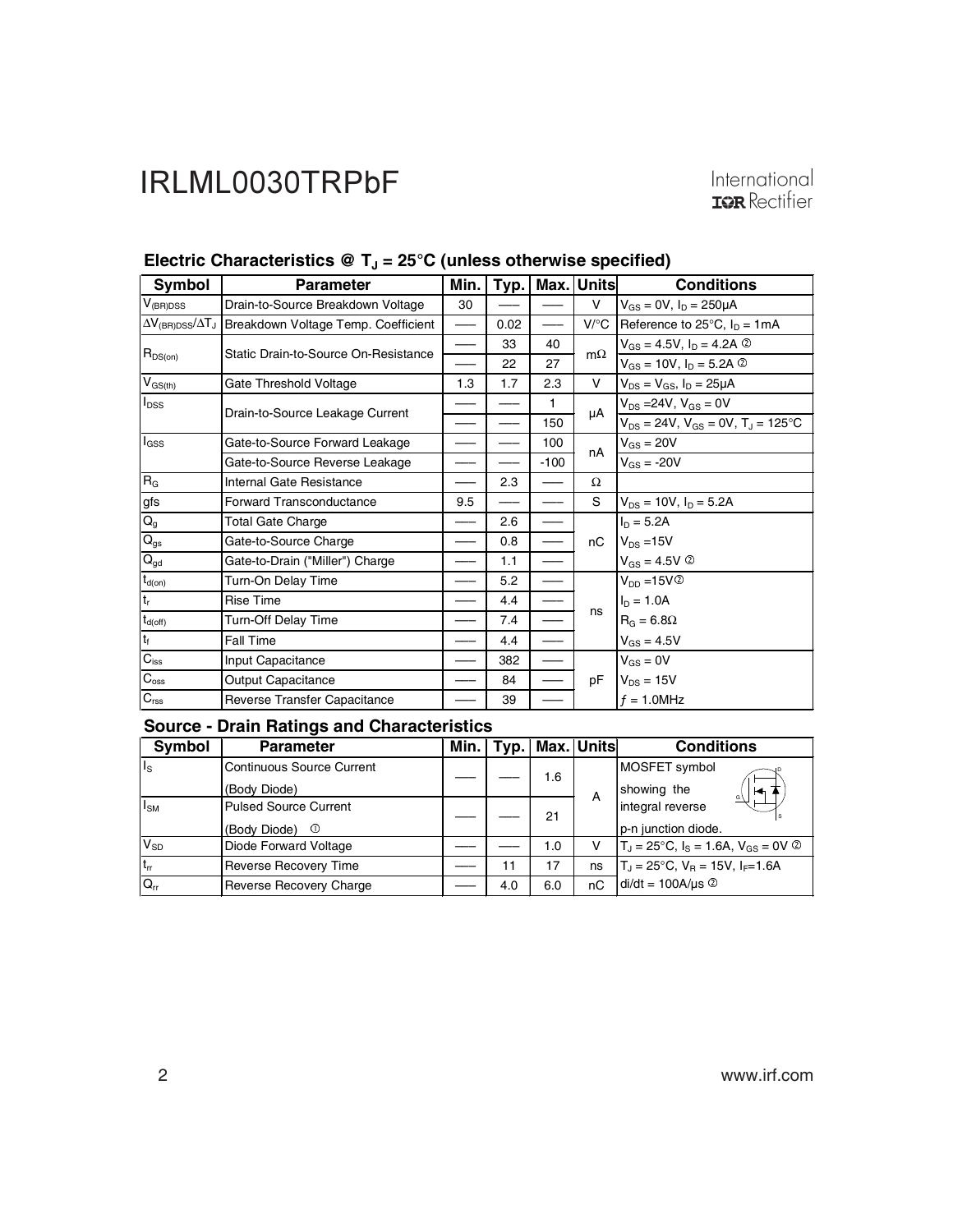

International

# IRLML0030TRPbF



**Fig 1.** Typical Output Characteristics **Fig 2.** Typical Output Characteristics



**Fig 3.** Typical Transfer Characteristics

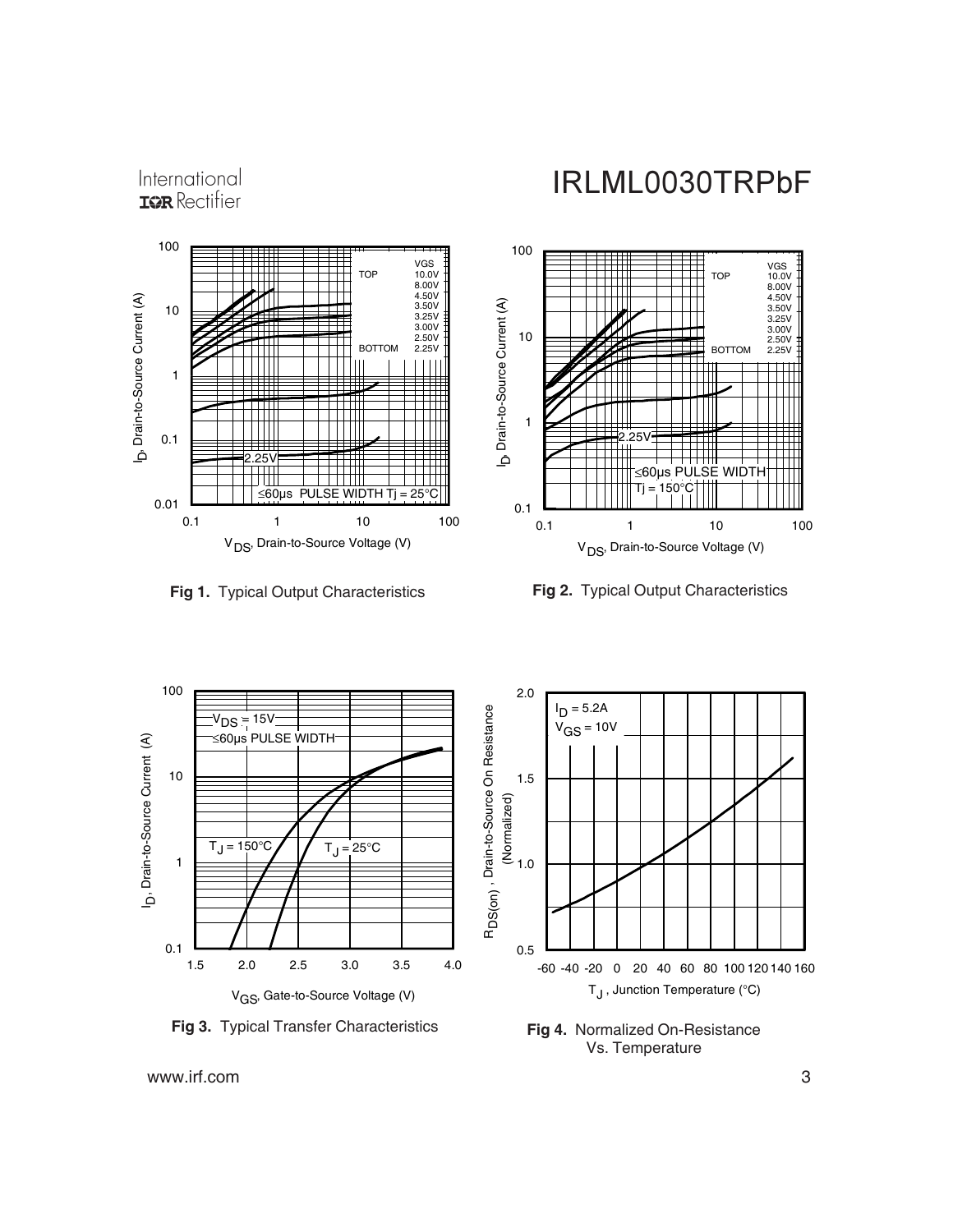International **IOR** Rectifier



Forward Voltage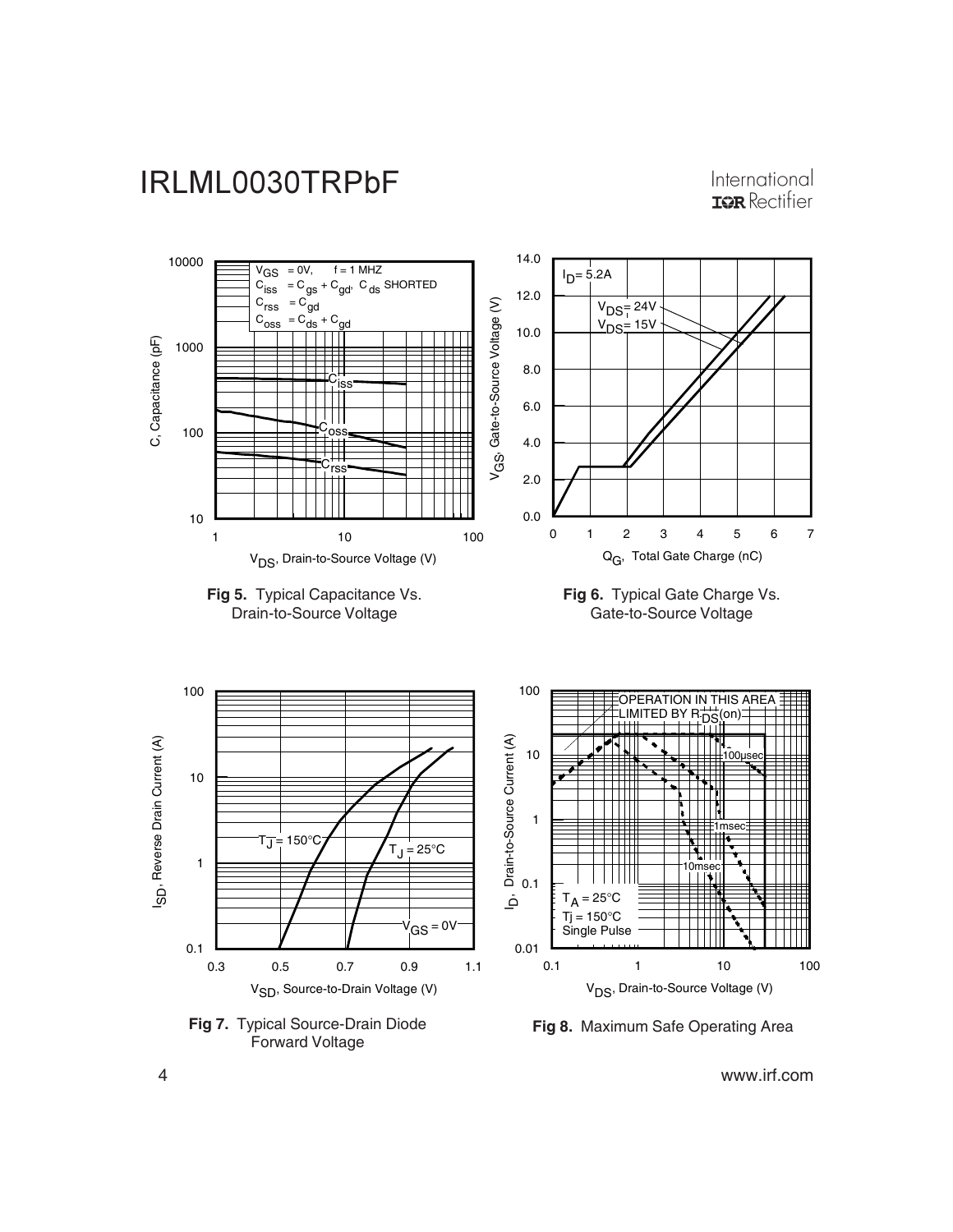### International **IGR** Rectifier





# IRLML0030TRPbF



**Fig 10a.** Switching Time Test Circuit



**Fig 10b.** Switching Time Waveforms



**Fig 11.** Typical Effective Transient Thermal Impedance, Junction-to-Ambient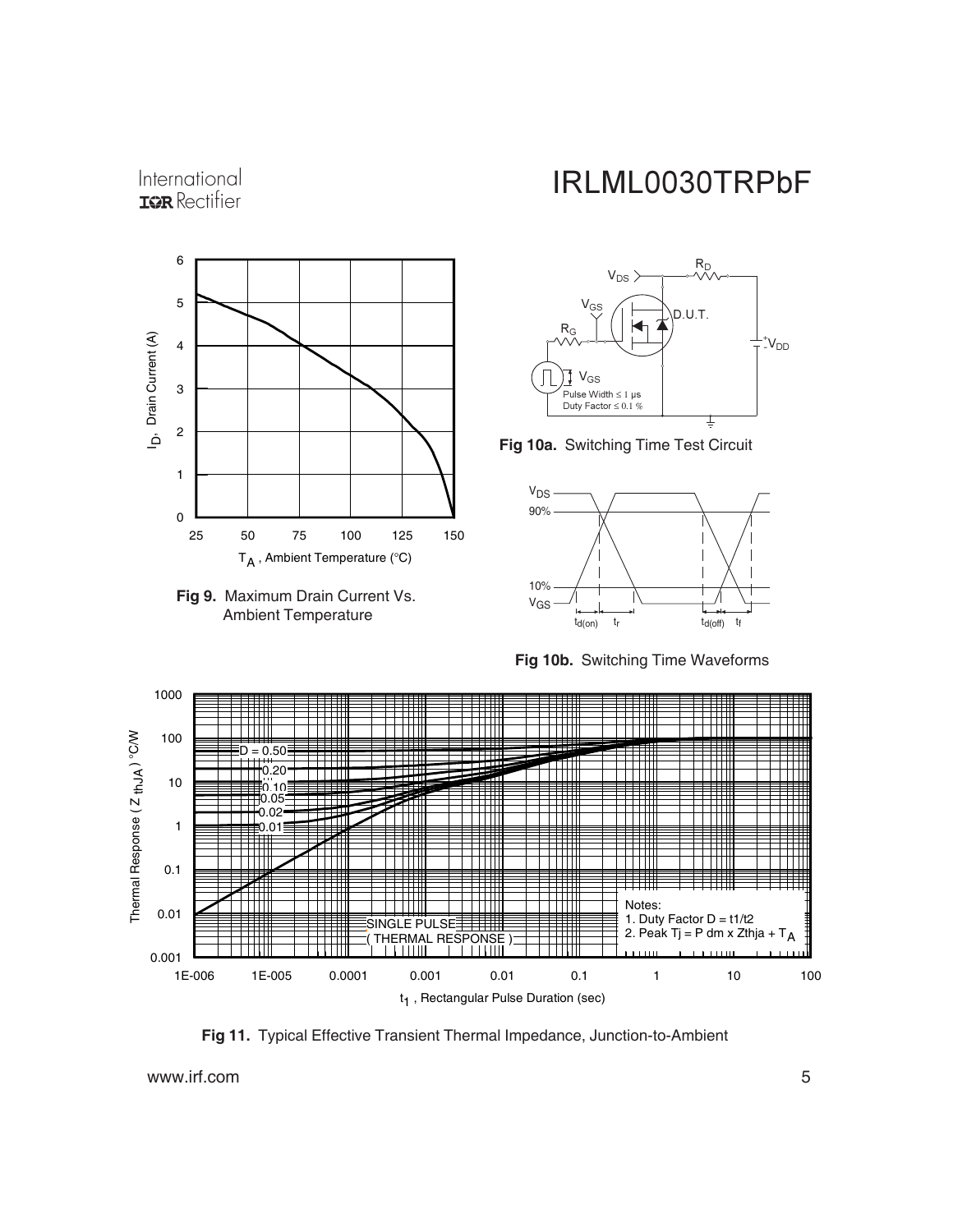### International **IOR** Rectifier



**Fig 12.** Typical On-Resistance Vs. Gate Voltage







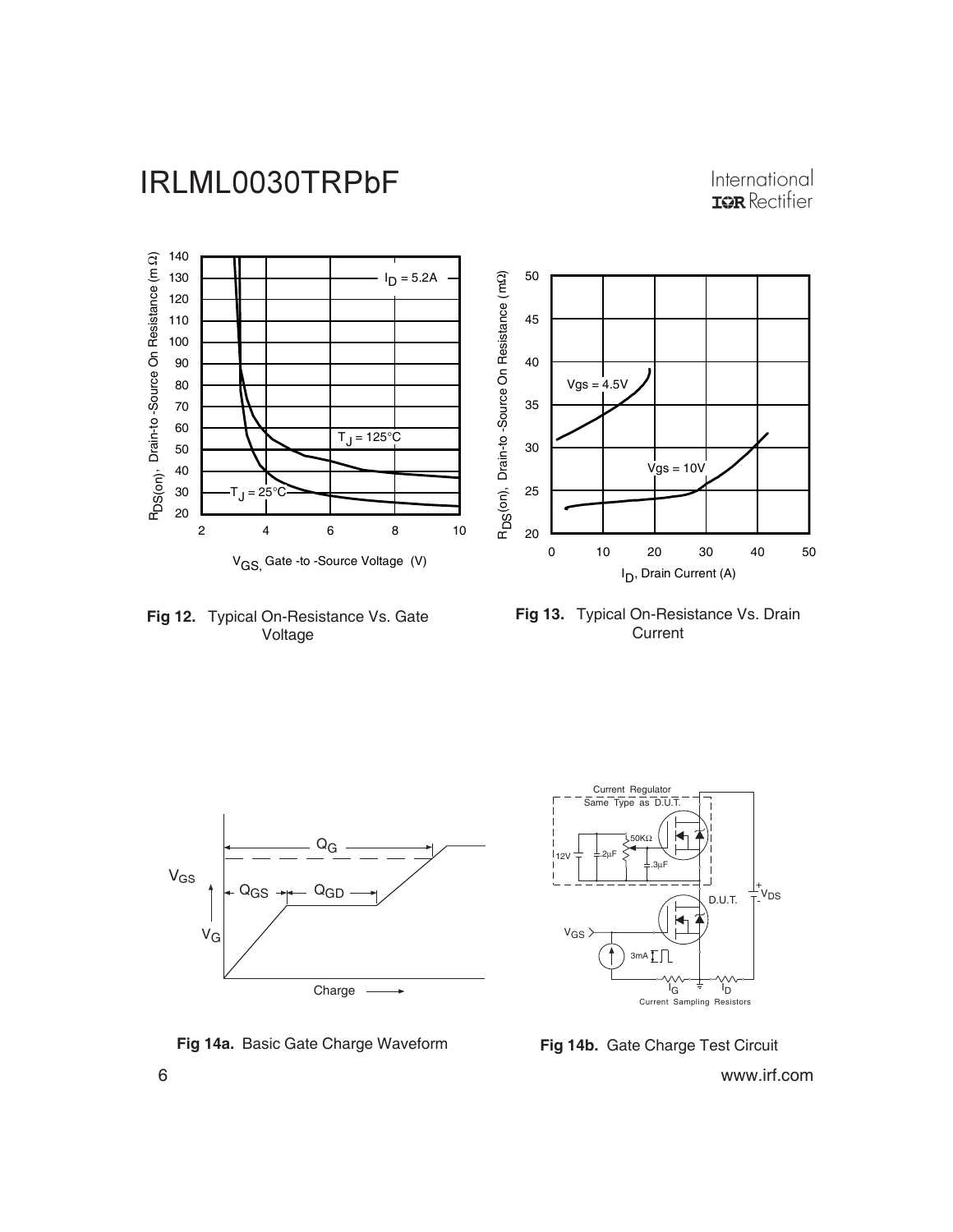# International<br>**IGR** Rectifier

# IRLML0030TRPbF



**Fig 15.** Typical Threshold Voltage Vs. Junction Temperature

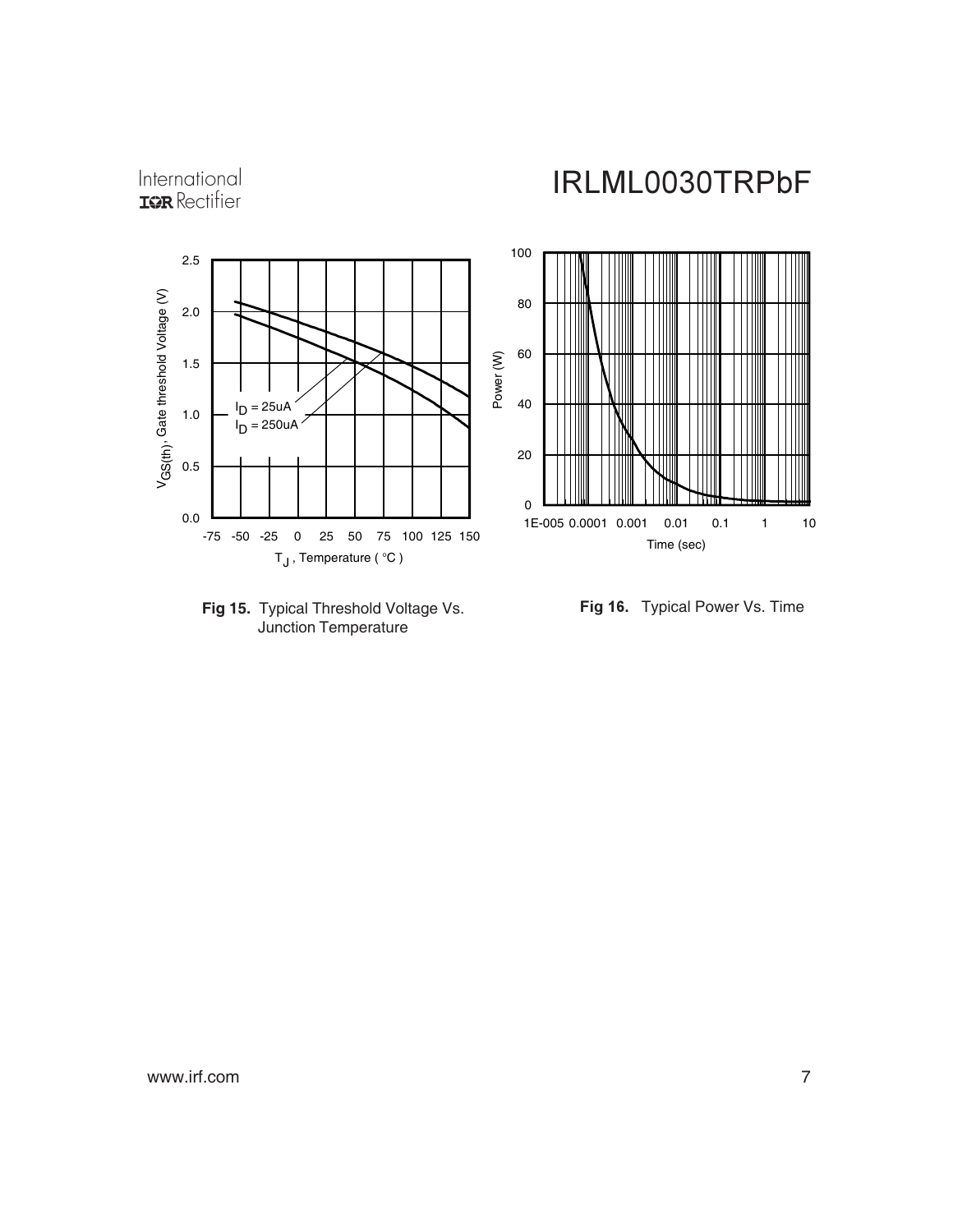### International **IGR** Rectifier

### Micro3 (SOT-23) Package Outline

Dimensions are shown in millimeters (inches)



#### Micro3 (SOT-23/TO-236AB) Part Marking Information

Notes: This part marking information applies to devices produced after 02/26/2001



Note: For the most current drawing please refer to IR website at: http://www.irf.com/package/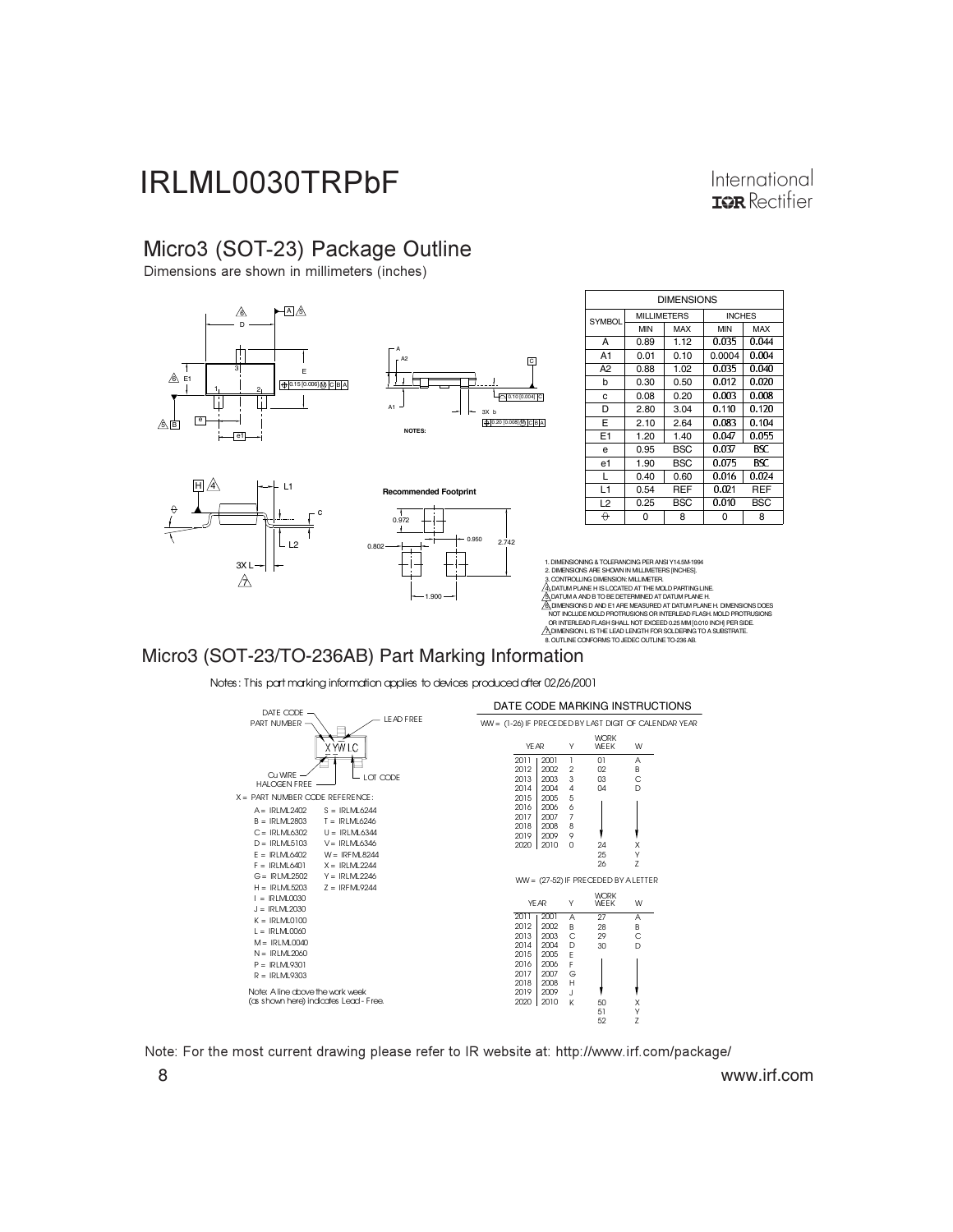### International **IGR** Rectifier

# IRLML0030TRPbF

### Micro3™ (SOT-23)Tape & Reel Information

Dimensions are shown in millimeters (inches)



2. OUTLINE CONFORMS TO EIA-481 & EIA-541.

Note: For the most current drawing please refer to IR website at: <u>http://www.irf.com/package/</u>